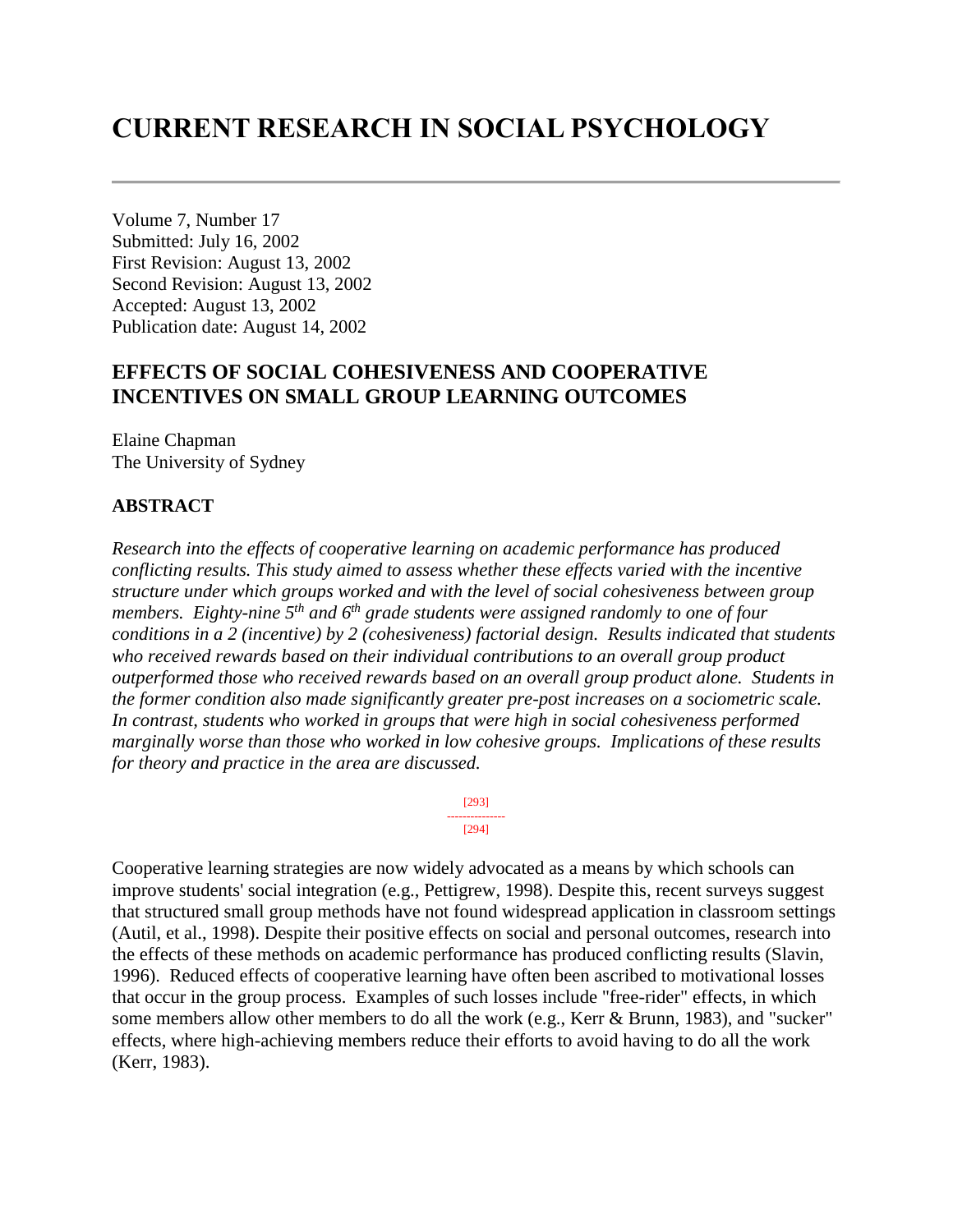Slavin (1996) has argued that in order to have positive effects on student achievement, cooperative learning should incorporate two key components: Group rewards and individual accountability. In this view, members of cooperative groups should receive rewards based on the performance of their groups as a whole. Slavin argued that without this component, students would not be motivated to interact effectively on their assigned tasks. Slavin further stipulated, however, that group rewards would not be effective in motivating *all* students unless the performance of groups was explicitly determined by the *individual* achievements of group members. Slavin posed that without the latter component, the positive effects of the group reward system on member motivation would be lost through diffusion of responsibility amongst group members and resulting "free rider" and "sucker" effects.

These propositions have been supported through a recent meta-analysis of cooperative learning evaluations. Slavin (1996) cumulated the effects of 99 studies that compared the achievement effects of cooperative learning and more traditional individualistic or competitive instructional approaches. When the approaches were classified by the criteria outlined above (i.e., inclusion or non-inclusion of group reward and individual accountability components), the median effect size for approaches that used both group rewards and individual accountability was 0.32, as compared with a median effect size of 0.07 for methods that used group rewards only or individual accountability only. The median effect size for methods that did not incorporate either of these components was 0.16.

Other researchers in the field (e.g., Cohen, 1994; Kohn, 1991; Schaps & Lewis, 1991), however, have expressed concerns about the use of incentives based on individual group member performance. For example, Cohen (1986) states that "if the task is challenging and interesting, and if students are sufficiently prepared for skills in group process, students will experience the process of groupwork itself as highly rewarding...[N]ever grade or evaluate students on their individual contributions to the group product" (pp. 69-70). Although these researchers do not explicitly reject the notion that providing group rewards for individual performance will have positive effects on learning in cooperative groups, they argue that the same effects can be achieved in other, more desirable ways.

Advocates of the social cohesion perspective (e.g., Johnson & Johnson, 1992; Cohen, 1986; Sharan & Sharan, 1976) argue that the extent to which cooperative group members suffer from the motivational losses described above will depend largely on the cohesiveness of the group. For example, Johnson & Johnson (1994) assert that "...the higher the cohesiveness of a group, the more productive it tends to be," where group cohesiveness is based on "members liking each other, desiring to continue to be part of the group, and being satisfied with their group membership" (p.26). Although the concept of group cohesiveness is broad and multifaceted, this view (i.e., that it is primarily a function of the level of interpersonal attraction between group members) has dominated research into the effects of group cohesiveness on achievement and productivity (Hogg & Abrams, 1988). In summary, advocates of the group cohesiveness perspective pose that motivational losses associated with "free-rider" and "sucker" effects are less likely to occur in highly cohesive groups, making the use of group rewards based on the individual learning of group members redundant.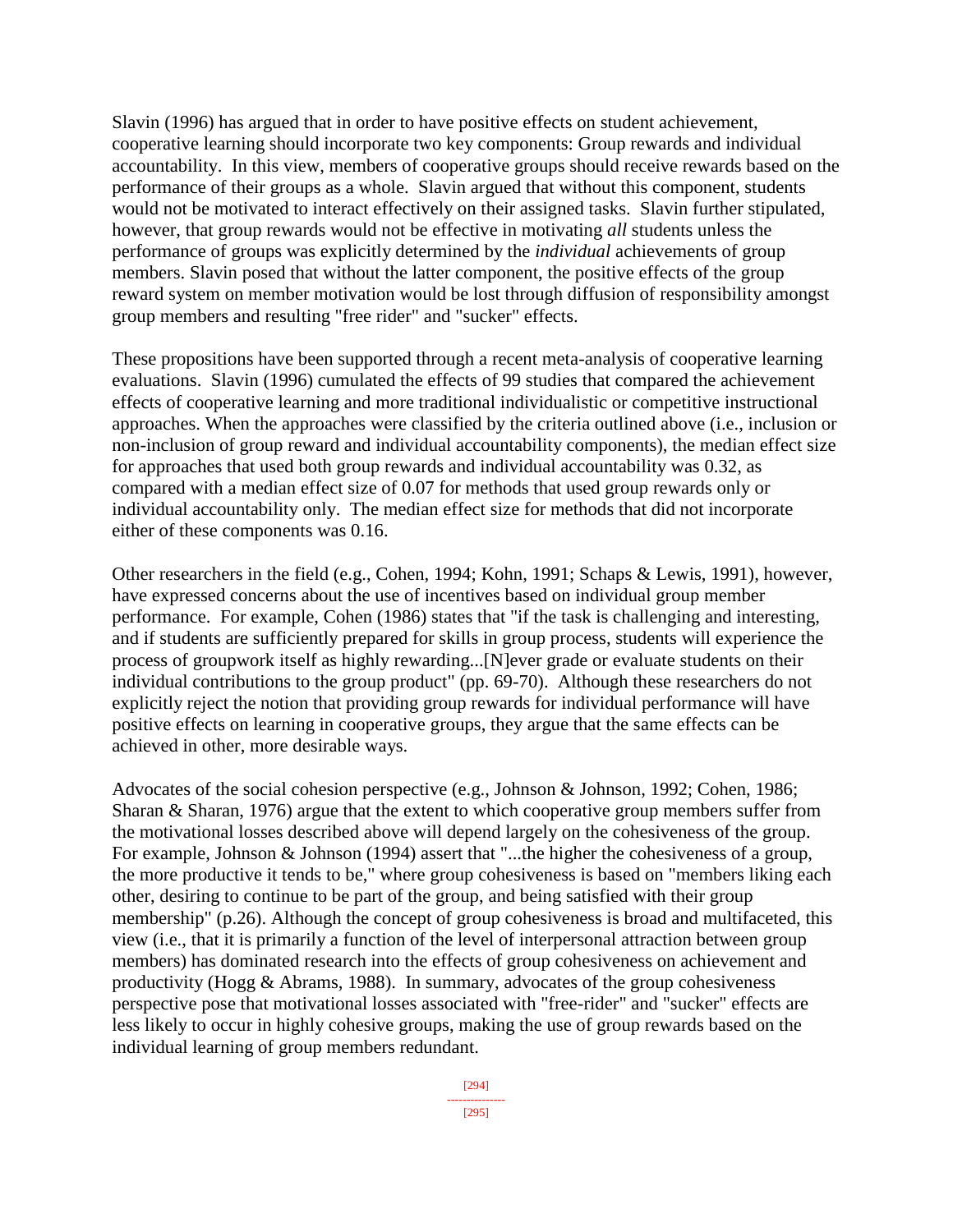The results of two early studies provide some support for the proposition that students achieve more when they work in highly cohesive groups. In the first of these (Shaw & Shaw, 1962), second-graders studied spelling in either high cohesive groups (in which no member rejected any other member, and some positive choices were represented) or low cohesive groups (where no member chose any other member, and some rejections were represented). Groups worked together for three daily sessions, and completed tests on the material covered on the second and third days of this study period. A significant positive correlation between group cohesiveness and achievement was found in the second, but not in the third session tests.

In the second study (Stam, 1973), fifth-graders completed a peer nomination scale (e.g., asking them to indicate which members of their class were their "best friends") and were then assigned to four-member cooperative groups either on the basis of mutual nominations (the high cohesiveness condition) or on a random basis (the low cohesiveness condition). Each group then completed both a convergent thinking task (i.e., a series of arithmetic word problems) and a divergent thinking task (i.e., writing of a group poem). Stam reported that sociometrically chosen groups performed significantly better on the divergent thinking task, although there were no significant differences on the convergent thinking task.

Given these results, it is possible that *both* group cohesiveness and group reward contingencies may act as moderators of learning in cooperative groups. In highly cohesive groups, the motivational losses described above may be less likely to occur, making the positive effects of using group rewards for individual member contributions to an overall product unnecessary. On the other hand, the use of group rewards based on the individual learning of all students in the group may reduce or prevent the same motivational losses, thus making redundant any positive effects of high cohesiveness amongst group members.

In addition to its theoretical interest, this question has important practical implications for the use of cooperative learning in school settings. If both procedures (i.e., placing students into highly cohesive groups and using incentives based on individual contributions to a group product) can be used to achieve the same outcome (i.e., reducing motivational losses), educators could select the procedure most consistent with their own ideologies, intervention goals, and practical constraints. For example, some teachers may find using group reward contingencies impractical due to the demands made on their time and resources. On the other hand, when improving social relationships between students is a primary or concurrent intervention goal, placing students into highly cohesive groups (e.g., groups in which students indicate a preference for working together) would clearly be counterproductive.

The goal of the present study was to determine the effects of social cohesiveness and incentive structures on cooperative learning outcomes. Three types of outcome measures were used: Student achievement tests, a perceived group cohesiveness scale, and sociometric peer ratings. The latter two measures were included to assess any collateral effects of the experimental procedures on group processes.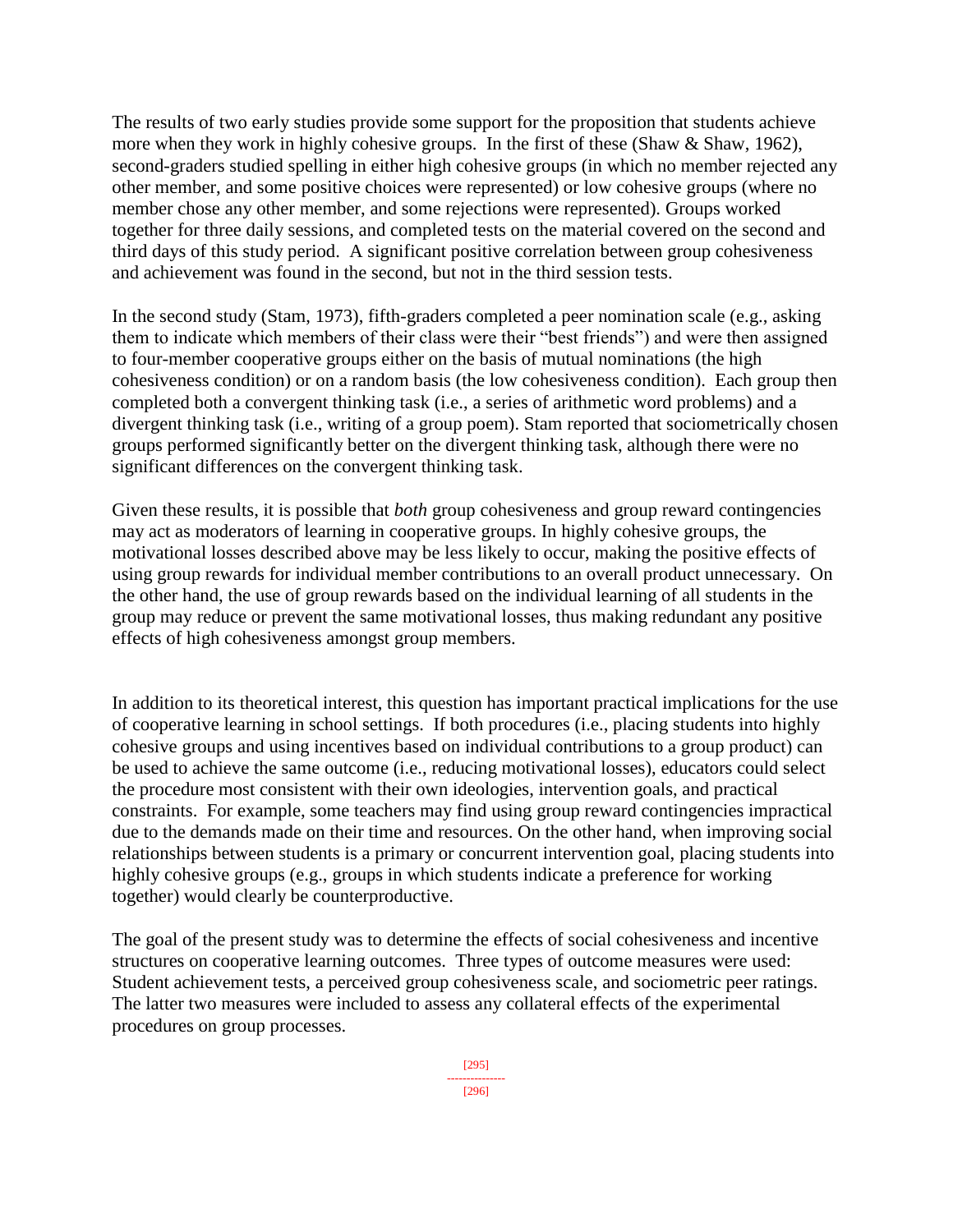### **METHOD**

### **Participants**

Eighty-nine students from three elementary-level classes participated in this study. The three classes were drawn from a school in a relatively high socio-economic Australian suburb. Class A comprised 31 fifth-grade students (17 males, 14 females). Class B, a split fifth/sixth-grade class, included 16 fifth-grade students (10 males, 6 females) and 13 sixth-grade students (8 males, 7 females). Class C included 27 sixth-grade students (13 males, 14 females). Median ages at the start of the intervention were 10 years, 2 months for the fifth-grade sample, and 11 years, 3 months for the sixth-grade sample.

### **Curriculum Materials**

The academic tasks were drawn from an experimenter-developed workbook of practice items. These items were organised into 96 skill objectives, which covered four major areas: Fractions and Decimals; Relations and the Number System; Measurement, Statistics, and Space, and Story Problems. Within the workbook, each objective presented a worked example for students to follow so that they were able to work relatively autonomously during lessons. Students were also given access to answer books during lessons so that they could check their own work.

Students worked on their own individualized instructional programs during lessons, which were based on their performance on the curriculum-based pretest described below. As each item in this pretest corresponded to one of the objectives in the workbook, students completed all objectives in the workbook that corresponded to items answered incorrectly or not answered on the pretest. After receiving their marked pretests, students recorded the numbers of all such items on a page that appeared at the beginning of each workbook section, and worked from these lists for the remainder of the four-week experimental period

#### **Dependent Measures**

*Sociometric Rating Scale.* The sociometric rating scale was used to assess students' attitudes towards other members of their class. These scores were then used to assign students to groups within the high and low cohesiveness conditions, as well as to assess the impact of the different conditions on ratings between group members. Initially, both a "play with" and a "work with" dimension (e.g., see Oden & Asher, 1977) were included. However, as a near perfect correlation was found between ratings on these two scales across all three classes ( $r_s \ge 0.98$ ), mean scores were obtained for ratings across the two scales and used both in the assignment of students to cooperative groups, and in the analysis of the results. A more detailed description of this scale is included in Appendix A. Scores on each subscale ranged from 1 to 5.

| 961<br>D |
|----------|
| 12971    |

*Group Cohesiveness Scale.* To determine whether cooperative groups whose members chose to work together were perceived as more cohesive than those whose members explicitly chose not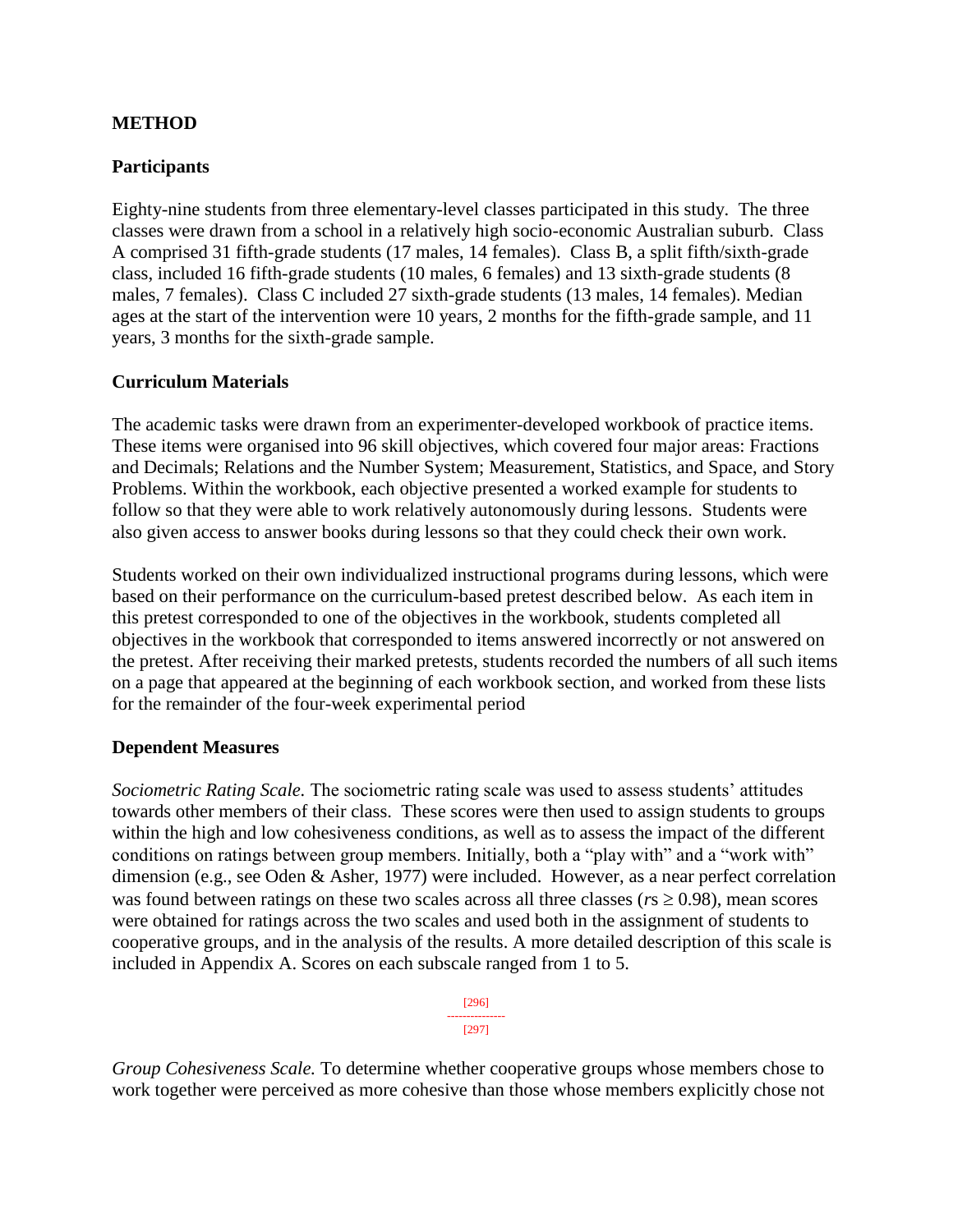to work together, all students completed an eight-item group cohesiveness scale at posttest. Statements in this scale are presented in Appendix B. These items were adapted from a measure developed by Hinkle et al. (1989) to measure intragroup identification within groups of college students. Items in the scale measure a number of perceptions commonly identified as central to the notion of group cohesiveness. These include students' desire to maintain ingroup status (Johnson & Johnson, 1994), perceptions of whether cooperating with the group will enhance the likelihood of personal goal achievement (Sharan & Sharan, 1976), and emotional ties to the group (Mudrack, 1989a, 1989b). The wording of the items was modified from the original scale described by Hinkle *et al.* to be more readily understood by primary-aged children. Respondents rated their agreement with each item on a five-point scale (ranging from strongly agree to strongly disagree). Based on an analysis of pretest scores in this study, the internal consistency of the overall scale was reasonably high (alpha  $= 0.86$ ). Scores on this scale ranged from a minimum of 8 to a maximum of 40.

*Math Achievement.* The primary measure of mathematics achievement was a 76-item, experimenter-developed test that assessed all skills covered in the four-week curriculum unit. Two parallel forms were developed. Some of the items required students to select answers from a number of alternatives (i.e., multiple choice format), but most required worked problem solutions. Each of the items corresponded to one of the objectives in the Project Workbook. The test was administered with a 60-minute time limit. To obtain an estimate of the parallel-forms reliability of the test, 156 students (81 male, 77 female) from grades 4 to 7 in a separate state primary school completed Forms A and B of the test with a one-week test-retest interval. This analysis indicated high parallel forms reliability estimates for grades 5 and 6 (0.89 and 0.90, respectively). Scores on each form of this test ranged from 0 to 76.

A standardized measure of mathematics achievement was also used to provide an independent measure of study outcomes. Tests 2A and 2B from the *Progressive Achievement Tests in Mathematics* (Australian Council for Educational Research, 1984a) were selected for their relevance to the Australian mathematics curriculum. Both tests are in multiple-choice format (47 items in Test 2A and 57 items in Test 2B), and are administered with a 45-minute time limit. In the 1983 standardization (see Australian Council for Educational Research, 1984b), KR-20 reliabilities of 0.91 to 0.94 were obtained for these tests in a sample of fifth- to seventh-grade students. Raw scores on Test 2A ranged from 0 to 47, while those on Test B ranged from 0 to 57.

#### **Procedure**

Pretesting for all classes was conducted in two sessions on consecutive days during the week prior to the start of the intervention. The curriculum-based pretest was given first, followed by the standardized achievement pretest.

The experimental conditions were implemented during students' daily (one-hour) math lessons, over a period of four school weeks. The experimenter visited all participating classes during each intervention session to ensure that the procedures were implemented as prescribed. Two days before the start of the intervention, students in each class received their marked curriculum-based pretests and a Project Workbook and were briefed on the basic procedures they would follow during the four-week intervention period. This general briefing session was conducted by the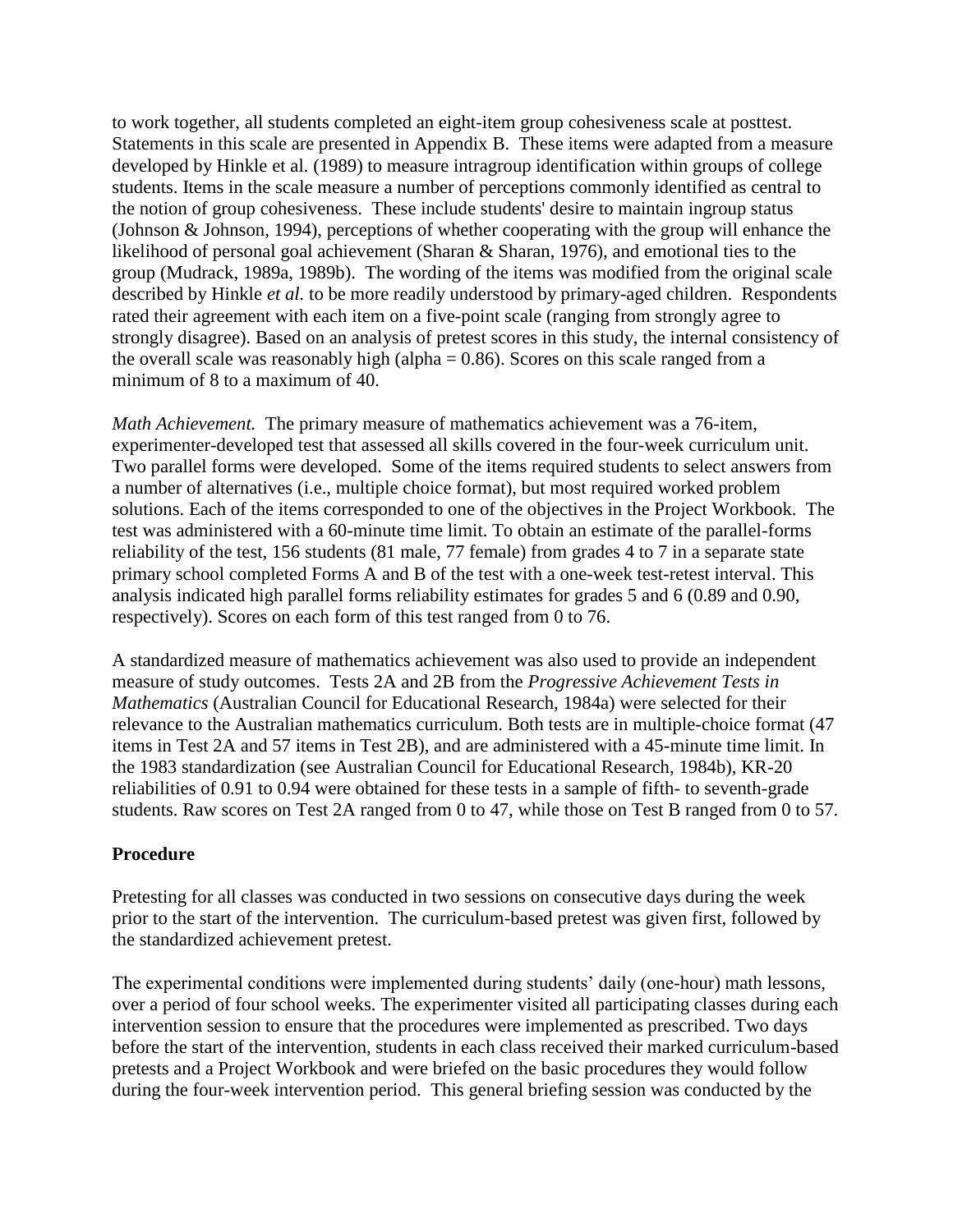experimenter. Each week, classes focused on a different topic (e.g, Fractions and Decimals). At the end of the week, all students completed a quiz that was a parallel form of the relevant section in the pre- and posttests.



Small prizes (e.g., stickers, pencils) were awarded on the basis of making a three-point improvement on the score obtained for that section of the pretest. This improvement system was used to ensure that all students (regardless of initial ability level) would have an equal opportunity to contribute to their group's performance (see Slavin, 1996). Weekly certificates and prizes were awarded publicly on the day after the end-of-week quiz for students in all conditions (just prior to the beginning of the next experimental session), and were called in alphabetical order. These rewards were used to establish the two incentive conditions described in the next section.

Posttesting was conducted over three consecutive days immediately after the last day of the intervention. The Group Cohesiveness and the sociometric scales were completed in the first session, followed by the curriculum-based and the standardized achievement tests, respectively

# **Experimental Conditions**

Following the pretesting sessions, students in each of the three classes were assigned randomly (stratifying for curriculum based pretest scores and sex) to either the high or the low group cohesiveness condition. Thus, approximately half of the students in each class were assigned to each condition.

In the high cohesiveness condition, students were assigned to four-member cooperative groups so that there were no negative ratings between members (i.e., no ratings less than 0 on the rating scale), and each member rated at least one other member of the group positively (i.e., a rating of 1 or more on the rating scale).

In the low cohesiveness condition, students were assigned to groups so that there were no positive choices among members (i.e., no ratings more than 0 on the rating scale), with each member rating at least one other member negatively (i.e., a rating of less than 0 on the pretest rating scale). Assignments to groups were counterbalanced for sex and scores on the curriculumbased pretests to ensure that a mixture of males and females and ability levels was maintained in both high and low cohesive groups.

Within each of these conditions, groups were then assigned randomly to one of two incentive criteria conditions:

*Individual contributions:* Students in this condition were encouraged to work together and consult other members in their groups before asking for teacher assistance during lessons. These students were told that they would receive a certificate and a small prize at the end of each week if all members of their group had met their individual performance goals on the end-of-week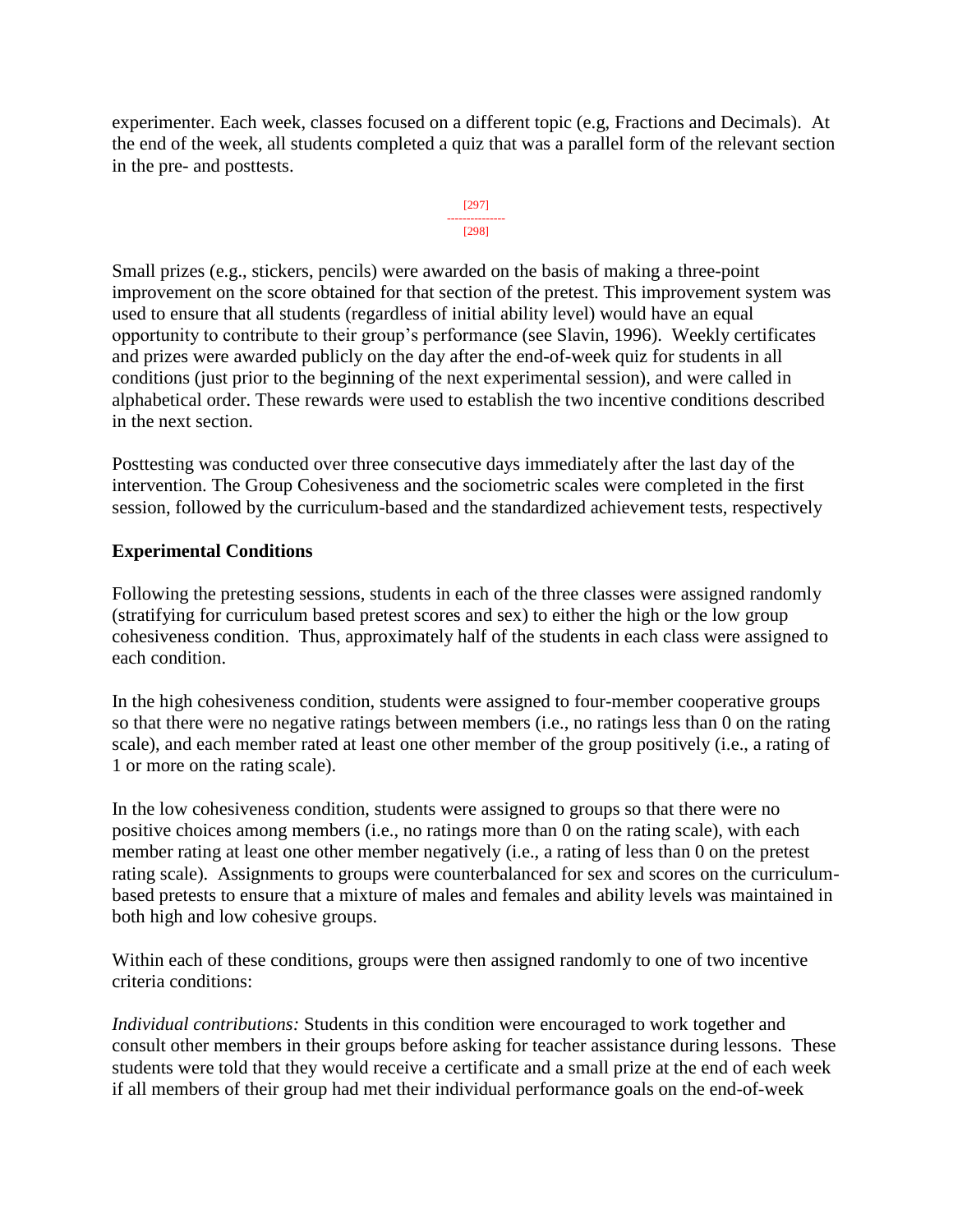quiz (i.e., made a three-point improvement on their initial score for the relevant subsection of the pretest). It was made clear that it was the responsibility of all group members to ensure that everyone met their performance goals, and that no-one in the group would receive a certificate or prize unless all group members had achieved their respective goals

*Group products:* Students in this condition followed identical procedures to those in the individual contributions condition during lessons. However, these students did not complete individual quizzes at the end of each week. Instead, each cooperative group completed a parallel form of the curriculum-based pretest as a group on the day before the experiment commenced, and received a group pretest score for the four subtests. During this group pretest, all members were encouraged to contribute to the solution of the test problems, and to reach consensus on each answer before moving onto the next item. Each group also completed an overall group quiz at the end of each week, identical to the end-of-week quizzes completed individually by students in the other two conditions. Group members were told that they should aim to contribute to the solution of at least three new items on each end-of-week quiz, and that they would receive certificates and prizes if their group as a whole improved by three points on their group pretest score. All group members who were present during the end-of-week quiz received a certificate and prize if the group as a whole met its performance goal.

> [298] --------------- [299]

# **RESULTS**

Of the 89 students, one was absent during the curriculum-based achievement posttest sessions, while three chose not to complete the sociometric rating scale. As none of these students could be tested at a later date, their data sets were deleted from the relevant analyses. Overall descriptive statistics and bivariate correlations for the dependent measures are presented in Appendix C. For all measures, the experimental conditions were compared using a 2 (incentive criterion: individual contributions versus group products) by 2 (group cohesiveness: high versus low) by 3 (class: A, B, or C) factorial design. As the outcomes were not independent within classes, class was included as an independent variable in all analyses to test for interaction effects with experimental condition. Given the low number of students in each group, multivariate and univariate analyses of variance and covariance were used rather than hierarchical linear models for these analyses. Correlations between individual students' scores and group mean scores within conditions were non-significant for all dependent measures (*p*s > 0.10), providing some support for conformity to the independence assumption

#### **Group Cohesiveness Outcomes**

Scores on the group cohesiveness scale were subjected to a univariate analysis of variance (ANOVA). Means and standard deviations for posttest scores on the Group Cohesiveness Scale are shown in Table 1. The 2 (group cohesiveness) by 2 (incentive criteria) by 3 (class) ANOVA on these scores indicated no significant main effect for class ( $F(2,77) = 1.90, p > 0.05$ ), for incentive criteria, or for group cohesiveness (both *F*s < 1). All two-way interactions were also non-significant ( $\alpha = 0.05$ ).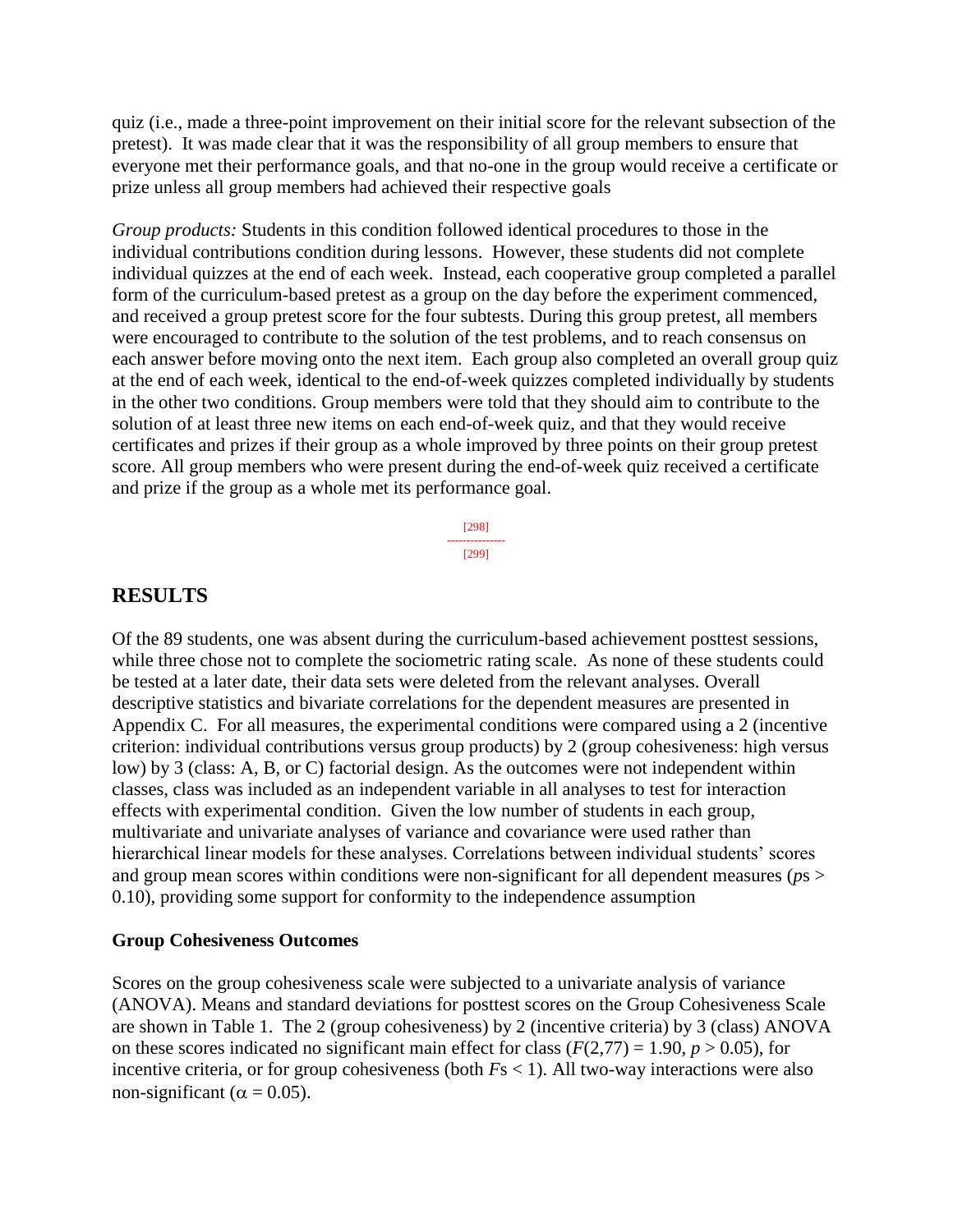**Table 1. Means and Standard Deviations for Scores on the Group Cohesiveness Scale By Incentive and Cohesiveness Condition**

 $\mathbf{r}$ 

| Incentive Condition             | <b>Cohesiveness Condition</b> | Group Cohesiveness Scale |                      |  |  |
|---------------------------------|-------------------------------|--------------------------|----------------------|--|--|
|                                 |                               | $\mathbf N$              | <b>Posttest Mean</b> |  |  |
| <b>Individual Contributions</b> | Low                           | 22                       | 25.45(6.90)          |  |  |
|                                 | High                          | 23                       | 25.48(6.08)          |  |  |
|                                 | Total                         | 45                       | 25.47(6.42)          |  |  |
| <b>Group Products</b>           | Low                           | 20                       | 23.15(6.20)          |  |  |
|                                 | High                          | 24                       | 25.29(6.50)          |  |  |
|                                 | Total                         | 44                       | 24.32(6.39)          |  |  |
| <b>Collapsed Group Means</b>    | Low                           | 42                       | 24.36(6.60)          |  |  |
|                                 | High                          | 47                       | 25.38(6.23)          |  |  |
|                                 | Total                         | 89                       | 24.90(6.39)          |  |  |

[299] --------------- [300]

There was, however, a significant three-way interaction  $(F(2,77) = 4.84, p < 0.05)$ . Simple interaction tests performed for each level of class indicated a significant interaction between performance criteria and group cohesiveness in class B  $(F(1,77) = 9.72, p < 0.016$ , partial eta squared  $= 0.31$ ), but not in either of the other classes ( $p_s > 0.016$ ). Cell mean contrasts indicated that the effect of group cohesiveness was significant in the group products, but not in the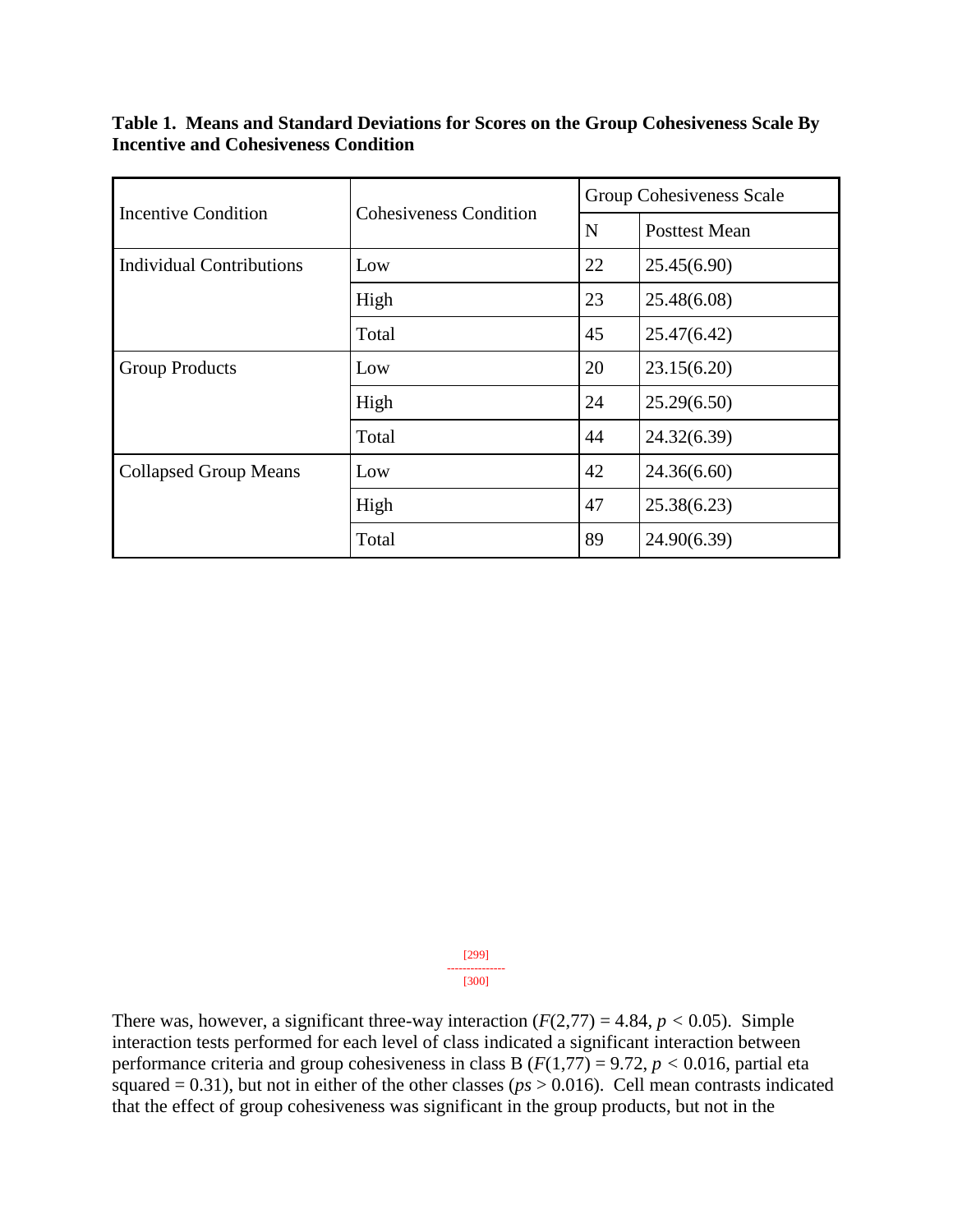individual contributions, incentive condition  $(F(1,77) = 8.62, p < 0.008$ , partial  $\eta^2 = 0.48$ ;  $F(1,77) = 2.24$ ,  $p > 0.008$ , respectively). This indicates that students in high cohesive groups reported higher cohesiveness scores than those in the low cohesive groups in the group products condition in Class B.

The fact that there was no significant main effect for condition on the group cohesiveness scale does suggest that members of high cohesive groups did not actually perceive their groups to be more cohesive than those in low cohesive groups. Thus, while the groups differed initially in the extent to which members *liked* one another, this did not lead to a more general perception of high cohesiveness.

#### **Achievement Outcomes**

Scores on the two achievement tests (curriculum-based and standardized) were subjected to a multivariate analysis of covariance (MANCOVA), with corresponding pretest scores entered as covariates. Screening procedures for conformity to univariate and multivariate analysis of variance assumptions produced satisfactory results. Pretest means and standard deviations for the curriculum-based and standardized tests are presented in Tables 2 and 3, respectively. A 2 (performance criteria) by 2 (cohesiveness) by 3 (class) multivariate analysis of variance (MANOVA) on these scores indicated a significant main effect for class ( $V = 0.23$ ,  $F(4,152) =$ 4.84, *p <* 0.05), with univariate analyses of variance (ANOVAs) indicating significant effects for both the curriculum-based and standardized tests  $(F(2,76) = 11.04, p < 0.025$ , partial eta squared  $= 0.22$ ;  $F(2,76) = 7.45$ ,  $p < 0.025$ , partial eta squared  $= 0.16$ , respectively). There were, however, no significant main effects either for group cohesiveness ( $V = 0.01$ ,  $F(2,75) < 1$ ) or incentive criteria ( $V = 0.01$ ,  $F(2,75) < 1$ ), and all multivariate two- and three-way interactions were also non-significant ( $\alpha$  = 0.05). Thus, pretest scores did not differ significantly across the experimental conditions, either within classes or across the full three-class sample.

> [300] --------------- [301]

| <b>Incentive Condition</b>  | Cohesiveness<br>Condition | N  | Pretest<br>Mean | Posttest<br>Mean | <b>Adjusted Posttest</b><br>Mean |
|-----------------------------|---------------------------|----|-----------------|------------------|----------------------------------|
| Individual<br>Contributions | Low                       | 22 | 36.79(14.75)    | 49.14(13.14)     | 49.57                            |
|                             | High                      |    | 37.52(15.34)    | 47.04(14.60)     | 47.55                            |
|                             | Total                     |    | 45 37.17(14.89) | 48.07(13.79)     | 48.56                            |
| Group Product               | Low                       | 19 | 33.70(13.56)    | 44.82(12.19)     | 46.97                            |
|                             | High                      | 24 | 40.54(15.56)    | 47.35(15.77)     | 44.64                            |
|                             | Total                     | 43 | 37.43(14.92)    | 46.23(14.19)     | 45.81                            |

#### **Table 2. Means and Standard Deviations for Scores on the Curriculum-Based Test by Incentive and Cohesiveness Condition**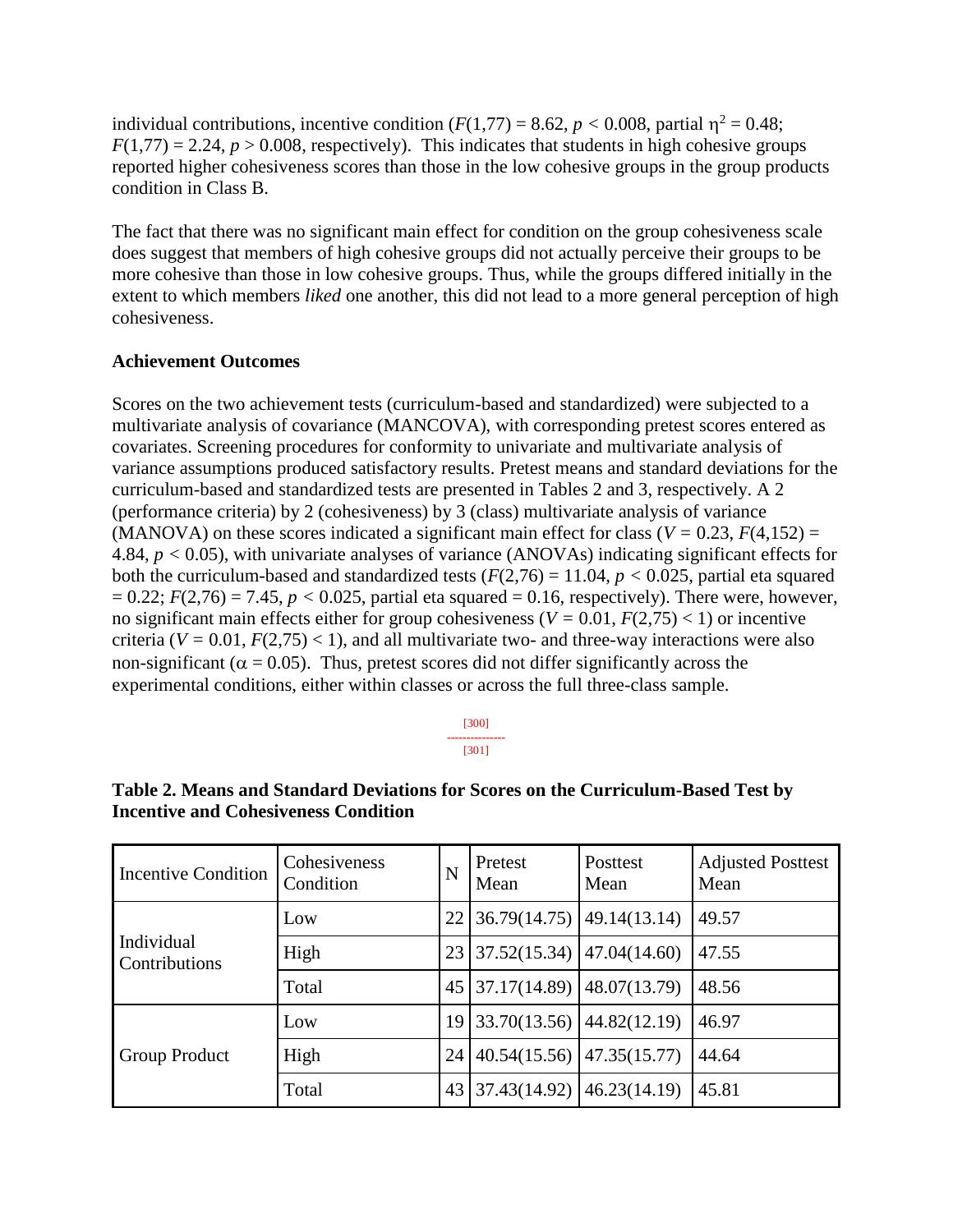| Collapsed Means | Low   |  | 41 35.32(14.11) 47.13(12.74) 48.27                                 |  |
|-----------------|-------|--|--------------------------------------------------------------------|--|
|                 | High  |  | $\mid$ 47   39.06(15.36)   47.20(15.04)   46.10                    |  |
|                 | Total |  | $\vert 88 \vert 37.30(14.82) \vert 47.17(13.94) \vert 47.18 \vert$ |  |

[301] --------------- [302]

**Table 3. Means and Standard Deviations for Scores on the Standardized Achievement Test By Incentive and Cohesiveness Condition** 

| <b>Incentive Condition</b>  | Cohesiveness<br>Condition | N  | Pretest<br>Mean       | Posttest<br>Mean | <b>Adjusted Posttest</b><br>Mean |
|-----------------------------|---------------------------|----|-----------------------|------------------|----------------------------------|
| Individual<br>Contributions | Low                       |    | $22 \mid 27.81(9.69)$ | 31.77(10.20)     | 31.90                            |
|                             | High                      | 23 | 26.82(10.08)          | 30.52(11.56)     | 31.20                            |
|                             | Total                     |    | $45 \mid 27.31(9.79)$ | 31.13(10.81)     | 31.55                            |
| Group Product               | Low                       | 19 | 26.40(8.29)           | 31.11(11.13)     | 33.06                            |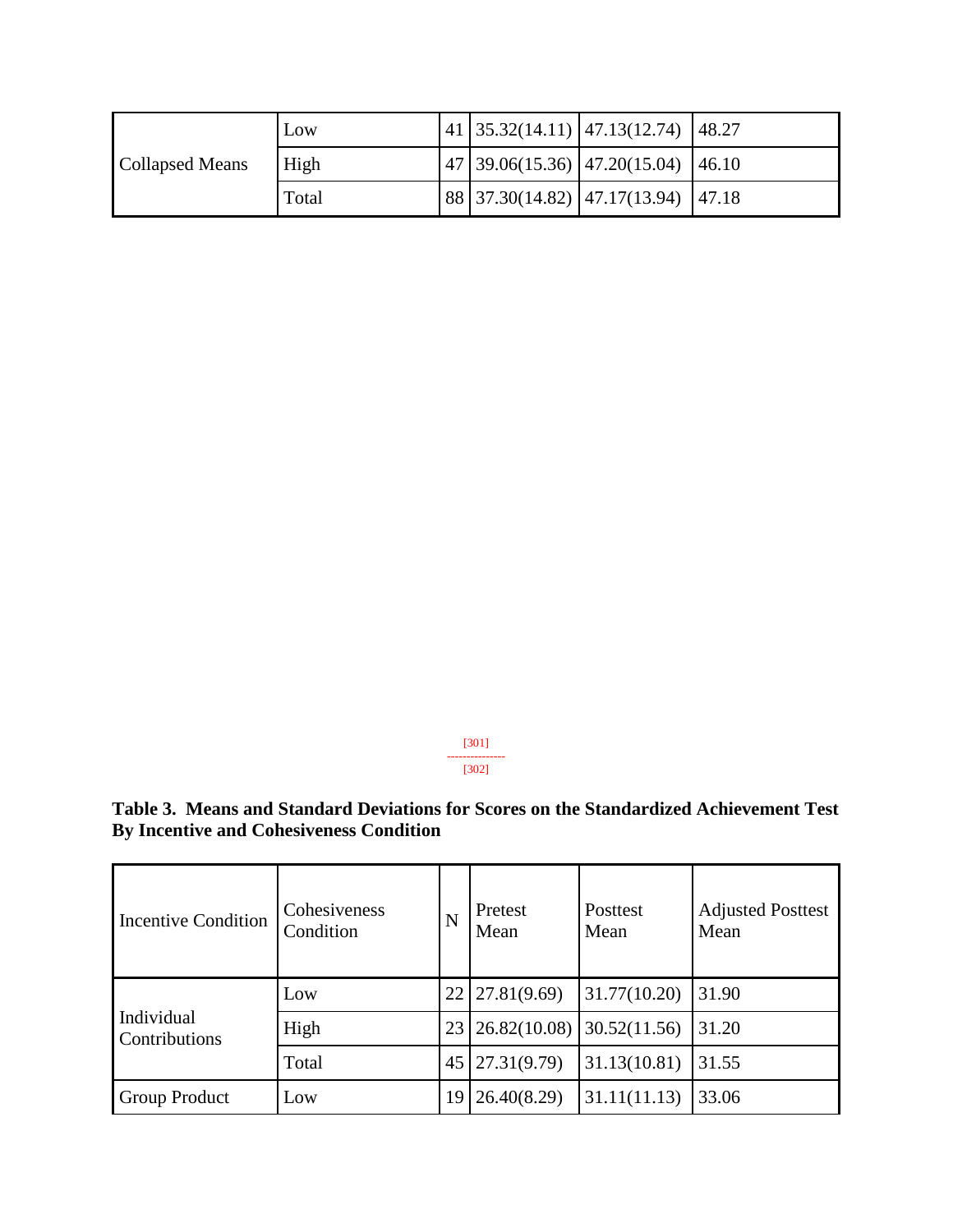|                        | High  |    |                | 24 30.16(11.05) 33.25(11.98) 31.07 |       |
|------------------------|-------|----|----------------|------------------------------------|-------|
|                        | Total |    | 43 28.45(9.97) | 32.30(11.53)                       | 32.06 |
|                        | Low   | 41 | 27.14(8.97)    | 31.46(10.51)                       | 32.48 |
| <b>Collapsed Means</b> | High  |    |                | 47 28.53(10.61) 31.91(11.73)       | 31.14 |
|                        | Total |    | 88 27.87(9.84) | 31.70(11.12)                       | 31.81 |

[302] --------------- [303]

The multivariate test for the relationship between combined pre- and posttest scores was significant ( $V = 0.97$ ,  $F(4,148) = 34.76$ ,  $p < 0.05$ ). Univariate regressions indicated significant relationships between combined pretest scores and posttest scores on both the curriculum-based  $(F(1,74) = 221.90, p < 0.025$ , partial eta squared = 0.86) and the standardized achievement tests  $(F(1,74) = 101.77, p < 0.05$ , partial eta squared = 0.73). Thus, use of these pretest scores as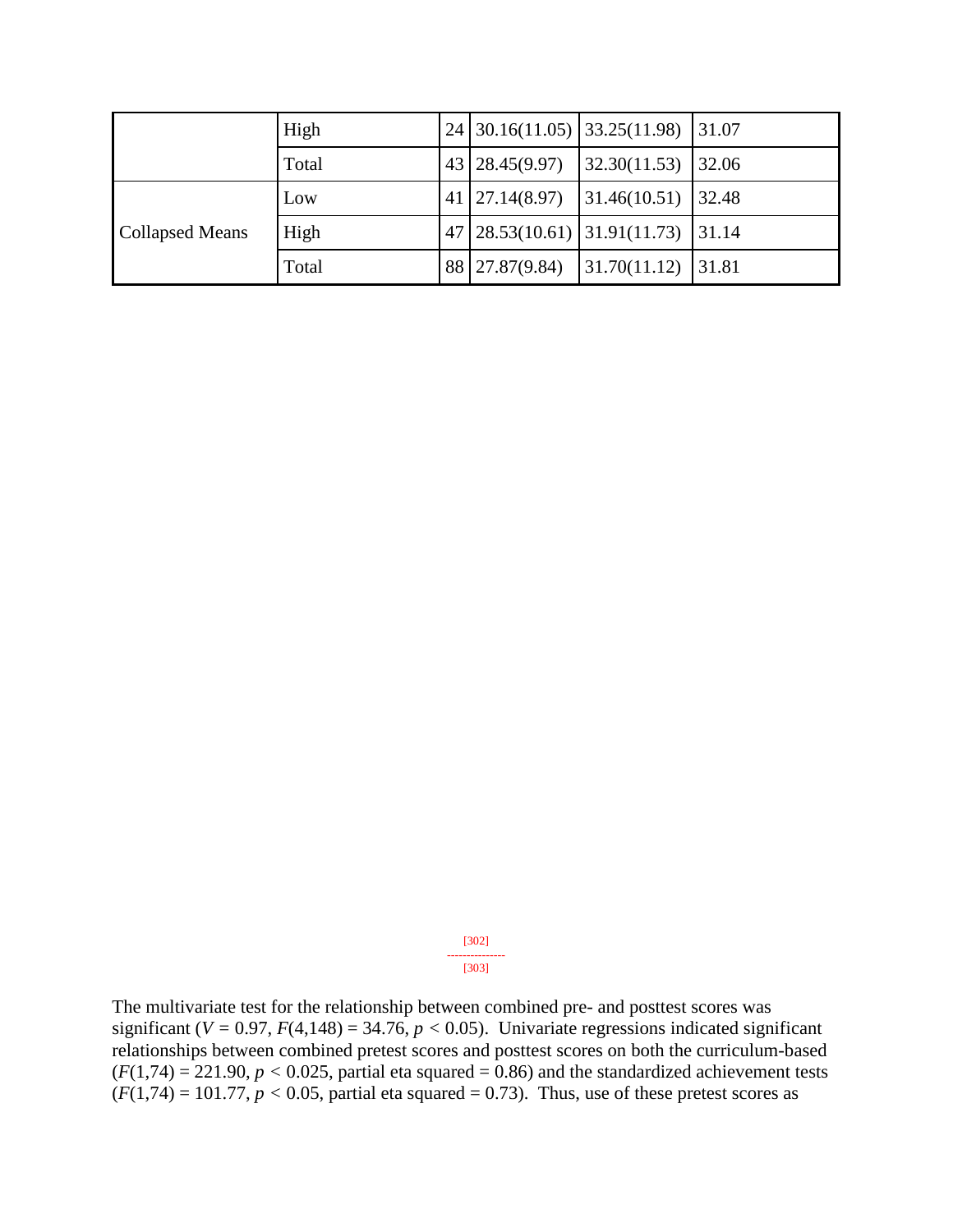covariates produced a significant reduction in posttest error variance. Tests for heterogeneity of regression across the 12 cells of the design were also non-significant (*p*s > 0.10), indicating that the assumption of regression homogeneity was tenable.

The multivariate test for the three-way interaction was not significant ( $V = 0.08$ ,  $F(4,148) = 1.48$ ,  $p > 0.05$ ), and there were no significant multivariate or univariate two-way interactions (all  $Fs <$ 1). The multivariate *F* for the class main effect was significant, however ( $V = 0.36$ ,  $F(4,148) =$ 8.09, *p <* 0.05), with univariate ANCOVAs indicating significant effects on both the curriculum-based test  $(F(2,74) = 18.12, p < 0.025$ , partial eta squared = 0.33) and the standardized achievement test  $(F(2,74) = 8.95, p < 0.025$ , partial eta squared = 0.19). Thus, inclusion of class as an independent variable produced a significant reduction of error variance in achievement posttest scores.

The MANCOVA indicated a significant main effect for incentive criterion on adjusted posttest scores ( $V = 0.12$ ,  $F(2,73) = 4.94$ ,  $p < 0.05$ ). The effect for group cohesiveness also approached significance ( $V = 0.06$ ,  $F(2,73) = 2.27$ ,  $p = 0.11$ ). As the adjusted within-cells correlation between curriculum based and standardized posttest scores was significant ( $r = 0.40$ , Bartlett's chi-square(1) = 12.73,  $p < 0.05$ ), both univariate and stepdown *F*s were used in the interpretation of these effects. As the curriculum-based measure provided a direct test of the material covered in the program, scores on this test were entered prior to standardized achievement scores in the stepdown analysis. All univariate and stepdown *F*s were tested for significance at Bonferroniadjusted alpha levels to maintain nominal familywise alpha at or below 0.05 for each set.

Univariate ANCOVAs indicated a significant effect for incentive criterion on the curriculumbased test  $(F(1,74) = 7.25, p < 0.025$ , partial eta squared = 0.09), but not on the standardized achievement test  $(F(1,74) < 1)$ . As indicated in Table 2, the effect on the curriculum-based measure favored the individual contributions condition. The univariate effect for group cohesiveness approached significance for scores on the curriculum based test  $(F(1,74) = 4.50, p$  $= 0.04$ , partial eta squared  $= 0.06$ ) but not for scores on the standardized achievement test  $(F(1,74) = 1.33, p > 0.025)$ . As indicated in Table 2, the marginal effect on the curriculum-based test favored the low cohesiveness condition.

#### **Sociometric Outcomes**

Means and standard deviations for pre- and posttest scores on the sociometric scale are also shown in Table 4. To determine whether there were significant differences between the conditions on these scores, a 2 by 2 by 3 ANCOVA was performed. Again, the ANCOVA indicated a significant relationship between the pre- and posttests  $(F(1,73) = 63.99, p < 0.0001,$ partial eta squared =  $0.47$ ), but no significant pretest by condition interaction effects ( $p_s > 0.15$ ), indicating that the use of covariance analysis was tenable.

> [303] --------------- [304]

**Table 4. Means and Standard Deviations for Scores on the Sociometric Scale By Incentive and Cohesiveness Condition**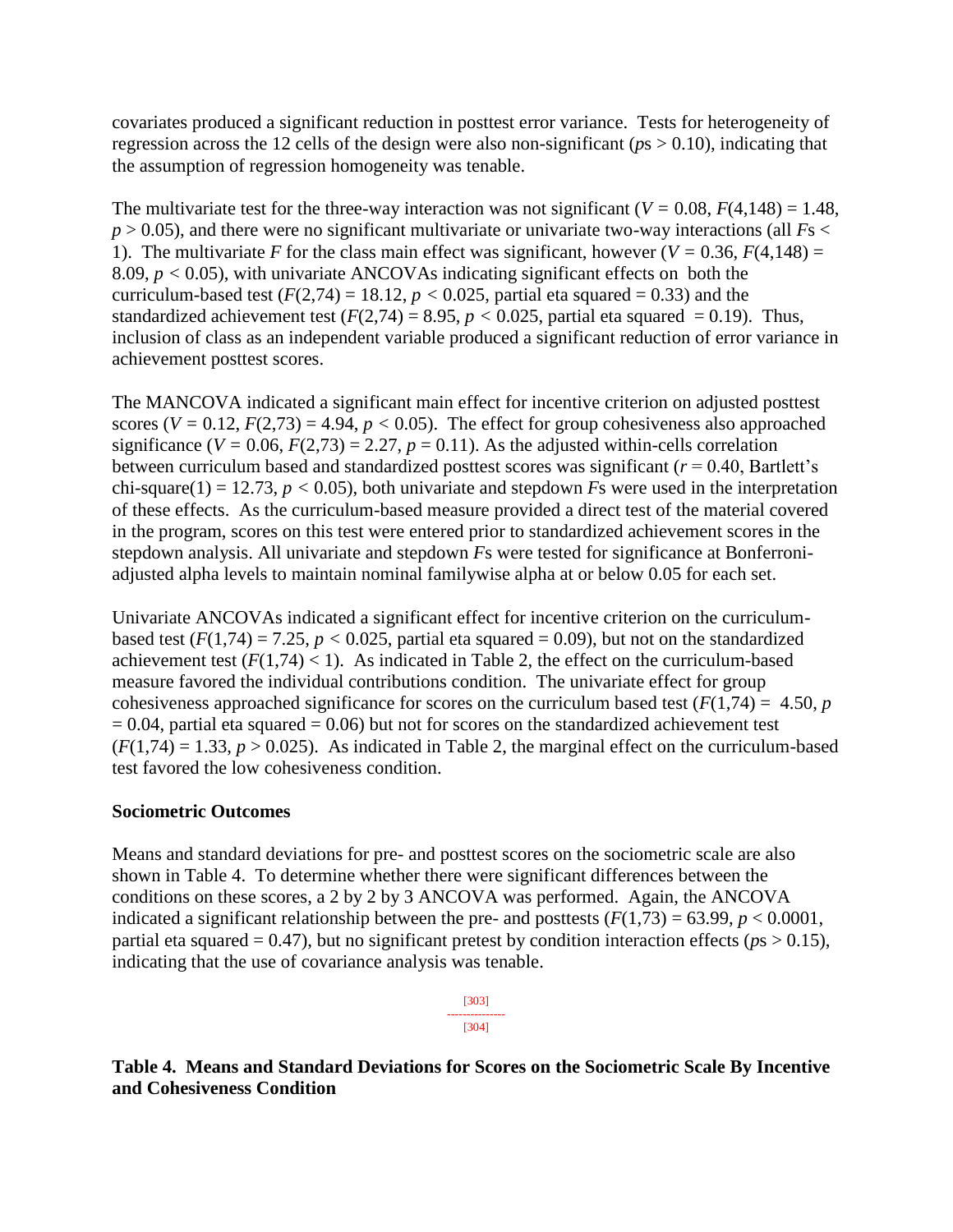|                                 | Cohesiveness             | Sociometric Scale |                     |                  |                                  |  |  |  |
|---------------------------------|--------------------------|-------------------|---------------------|------------------|----------------------------------|--|--|--|
| <b>Incentive Condition</b>      | Condition<br>$\mathbf N$ |                   | <b>Pretest Mean</b> | Posttest<br>Mean | Adjusted<br><b>Posttest Mean</b> |  |  |  |
| Individual                      | Low                      | 21                | 2.06(.40)           | 2.22(.57)        | 2.94                             |  |  |  |
| Contributions                   | High                     | 22                | 3.78(.40)           | 3.61(.43)        | 2.94                             |  |  |  |
|                                 | Total                    | 43                | 2.94(.95)           | 2.93(.86)        | 2.94                             |  |  |  |
| <b>Group Products</b>           | Low                      | 19                | 2.01(.44)           | 2.07(.45)        | 2.84                             |  |  |  |
|                                 | High                     | 24                | 3.72(.39)           | 3.38(.48)        | 2.76                             |  |  |  |
|                                 | Total                    | 43                | 2.94(.95)           | 2.80(.80)        | 2.80                             |  |  |  |
| <b>Collapsed Group</b><br>Means | Low                      | 40                | 2.04(.41)           | 2.15(.52)        | 2.89                             |  |  |  |
|                                 | High                     | 46                | 3.75(.39)           | 3.49(.46)        | 2.85                             |  |  |  |
|                                 | Total                    | 86                | 2.94(.95)           | 2.87(.83)        | 2.87                             |  |  |  |

The ANCOVA on sociometric posttests indicated a marginally significant main effect for incentive condition  $(F(1,73) = 2.96, p = 0.09$  partial eta squared = 0.04), but all other effects were non-significant  $(Fs < 1)$ . As indicated by the means in Table 4, the main effect for incentive indicated significantly higher scores for the individual contribution condition.

# **DISCUSSION**

These results indicate that students who worked in cooperative groups and received group rewards based on individual contributions to the group product made significantly greater gains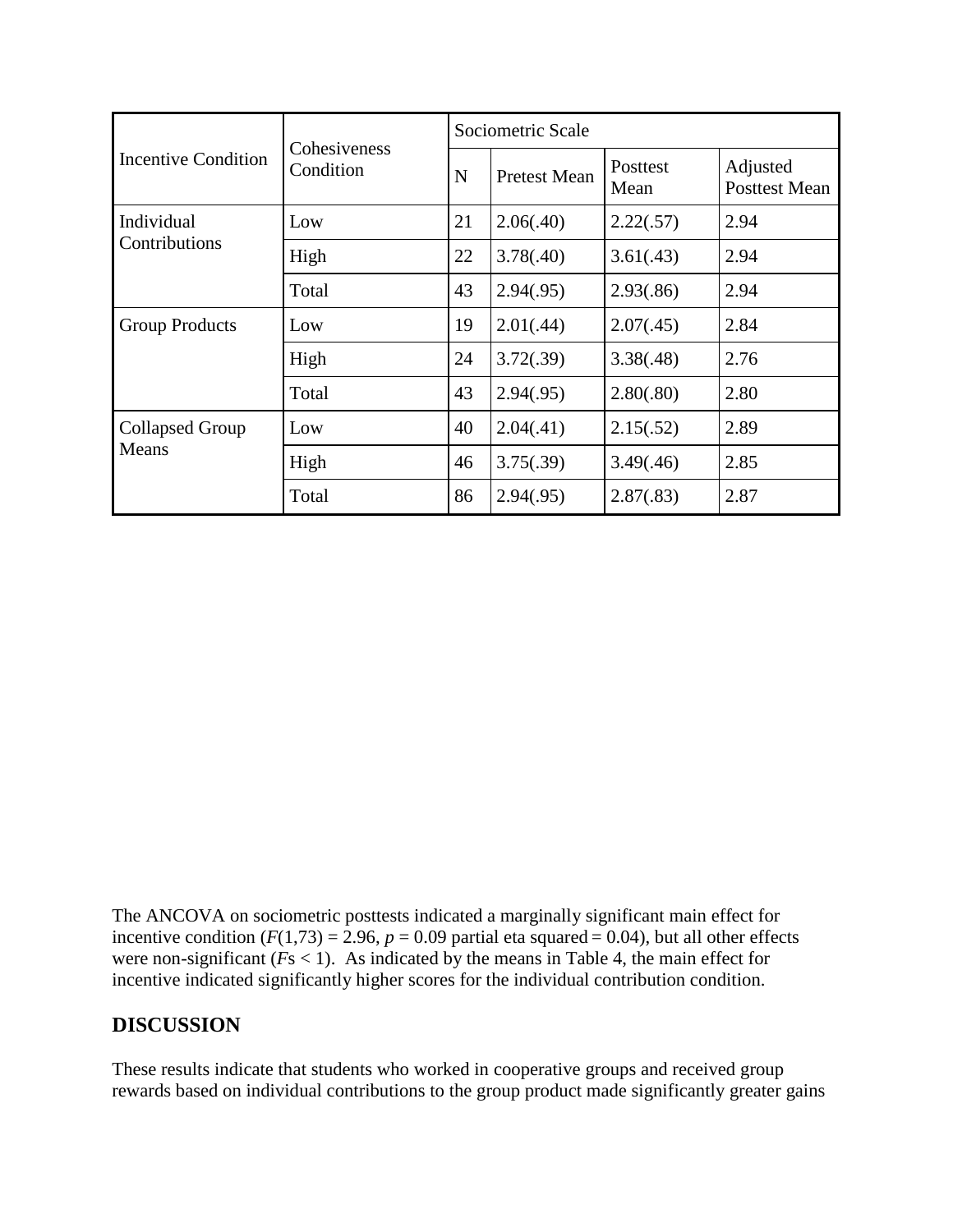on a curriculum-based achievement test than those who received rewards based an overall group product. Slavin (1996) predicted that use of group rewards for individual performance would have positive effects on learning in cooperative groups by eliminating factors that lead to group motivation losses. As members are made individually accountable for the group's success, this precludes any diffusion of responsibility between group members, eliminating motivational losses associated with "free-rider' and "sucker" effects.

> [304] --------------- [305]

The hypothesis that members of groups who chose to work together would perform better than those in other groups was not supported. Indeed, it was found that students in high cohesive groups actually performed marginally *worse* than those in low cohesive groups. Thus, the motivational losses discussed above appear to have been more, rather than less, pronounced in groups where members chose to work together. Informal observations of high and low cohesive groups suggested that members of high cohesive groups interacted more than those in low cohesive groups, but that these interactions were largely off-task. This result is not consistent with the results reported by Shaw & Shaw (1962) and by Stam (1973). However, as noted, both of these studies appear to have used group productivity, rather than individual achievement measures. The discrepancy in the results of these studies and the present one suggests that although members who like one another may coordinate their efforts more effectively in a group task (e.g., a group quiz or assignment), as suggested by the Shaw & Shaw and Stam results, they may not *learn* more individually from working with other students that they like.

The results also indicated a significant effect on the sociometric scale for incentive criterion. Interestingly, this effect favored the individual contributions condition. It is possible that this was due to the improvement-based scoring system used in the present study. When the curriculum materials used are appropriately task-analyzed (ensuring that each new skill introduced builds on previous ones), this system ensures that each member of the group has an equal opportunity to contribute to the group's success (Slavin, 1996). Further, the use of this system imposes a structure that ensures that the group is not dominated by the contributions of one or two high-status members. Gordon Allport (1954) specified that intergroup contact would promote positive relations between majority and minority group members only when participants engaged in equal status interaction in the pursuit of common goals. The result obtained here may simply reflect the fact that this can only be achieved when group processes are structured by incentives that impose equal opportunities for all group members to contribute.

The results of this study should, however, be interpreted in light of the fact that there was no significant difference between the conditions on the perceived group cohesiveness scale. Thus, while the level of interpersonal attraction between group members differed initially across the two conditions, this did not lead to predicted differences in cohesiveness perceptions. This outcome may reflect the nature of the group cohesiveness scale used. The experimental manipulation used in the present study focused on *social* cohesiveness, while the cohesiveness scale focused more (although not exclusively) on *task-based* cohesiveness. Hackman (1976) defined task-based cohesiveness as members' "shared commitment to the task of the group" (p. 1517). In a meta-analysis of studies that explored the effects of cohesiveness on group productivity, Mullen & Cooper (1994) found that, on average, correlational studies revealed a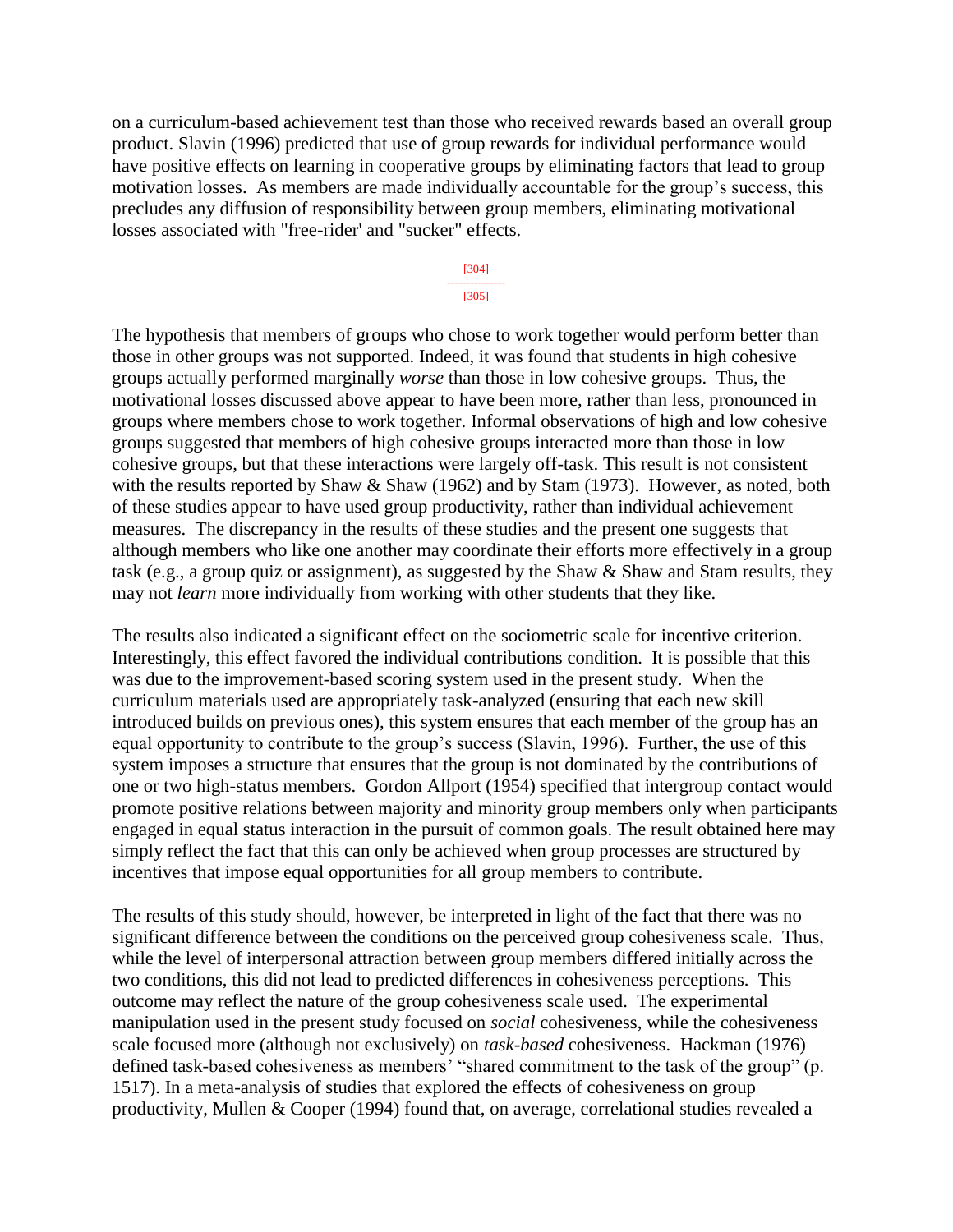positive relationship between task-based cohesiveness and group productivity, but a *negative* relationship productivity and social cohesiveness. Other authors (e.g., Hackman, 1976, Lott & Lott, 1965) have also posed that increases in interpersonal attraction will lead to process *losses* in groups by increasing the number of member interactions and activities away from the task. Even though these predictions relate specifically to group productivity outcomes, the same factors may also apply to individual learning outcomes. As such, further evaluations could explore the effects of using alternative approaches to increasing cohesiveness in cooperative groups, such as the task cohesiveness-building strategy described by Johnson et al. (1994), on learning in cooperative groups.

Students in the present study also did not receive any training in group interaction skills prior to the intervention. Given the emphasis placed on such training by other researchers (e.g., Cohen, 1994; Johnson *et al.*, 1994), it is possible that the impact of group cohesiveness and incentives will vary with students' preparedness for cooperative group work. Thus, future evaluations could examine the effects of these factors on student learning as a function of previous training in the use of effective cooperative interaction skills. Further, the present study did not include specific measures of group interaction processes (e.g., structured observational data). The information yielded by such measures would greatly facilitate interpretations of overall differences between conditions. Further work in this area could incorporate the use of schedules similar to the ones used by Webb (1985), which provide codes for assessing both the quality and the quantity of interactions between cooperative group members.

> [305] --------------- [306]

The results of this study may not generalize across all types of group learning tasks. In particular, this study used convergent problem-solving tasks (i.e., problems in which there was only one correct response), rather than divergent problem-solving tasks (i.e., problems in which a diversity of solutions are required). It is possible that the motivational losses described earlier tend to occur more frequently when groups are assigned to complete convergent tasks. Because high-achieving students are likely to be able to solve convergent problems more quickly than other members of their groups, lower-achieving students may be more prone to perceiving their efforts as redundant on these types of tasks. In contrast, in divergent problem tasks, a broad range of perspectives is often useful. Thus, future evaluations could assess interactions between the effects of incentive structure, group cohesiveness, and task structure on cooperative learning outcomes in the cognitive, affective, and social domains.

# **REFERENCES**

Allport, G.W. (1954). *The Nature of Prejudice*. Reading, MA: Addison-Wesley.

Australian Council for Educational Research. (1984a). *The Progressive Achievement Tests in Mathematics*. (Forms 1A, 1B, 2A, and 2B.) Hawthorn, Victoria: The Australian Council for Educational Research.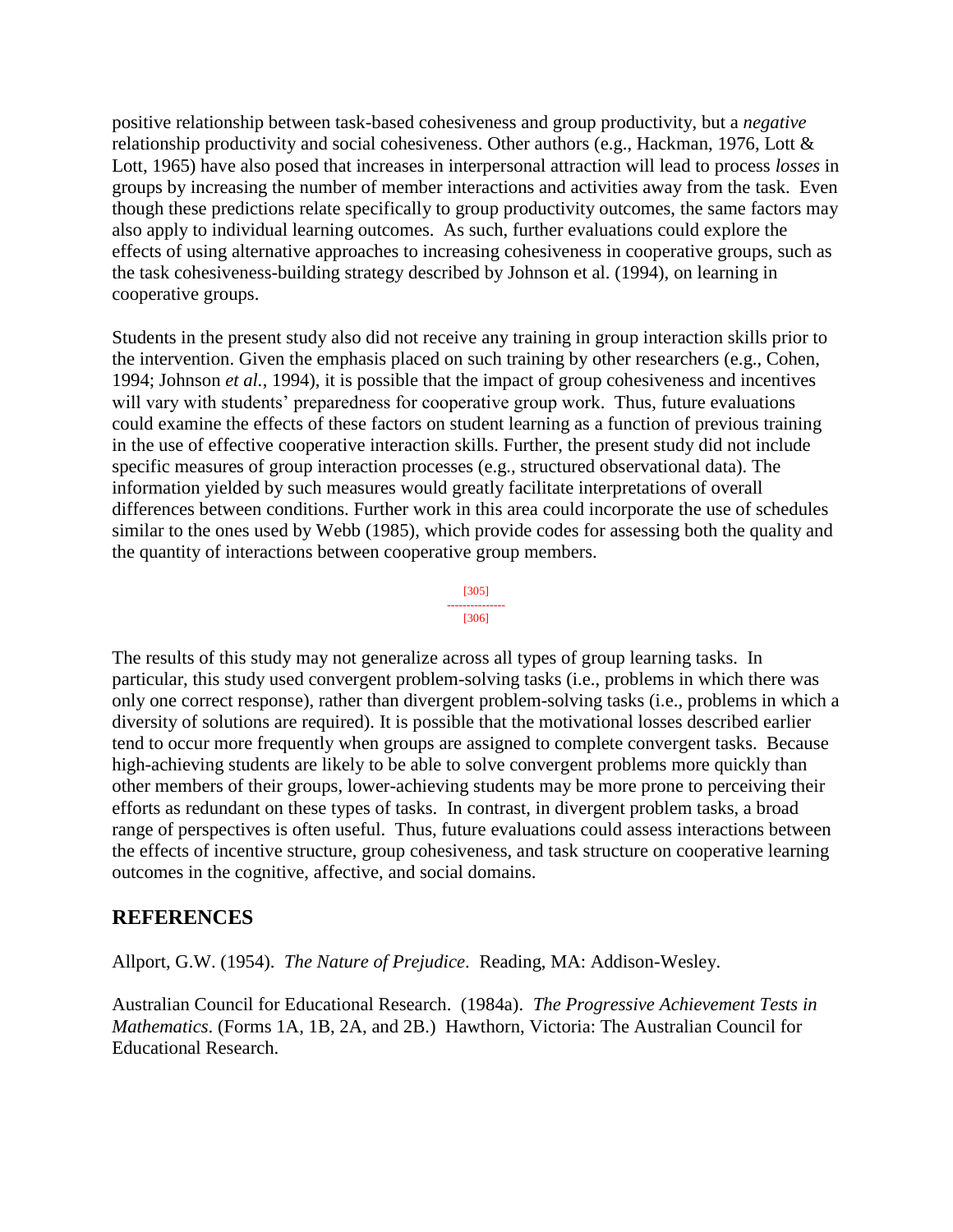Australian Council for Educational Research. (1984b). *The Progressive Achievement Tests in Mathematics: Teacher's Handbook*. Hawthorn, Victoria: The Australian Council for Educational Research.

Autil, L.R., Jenkins, J.R., Wayne, S.K., & Vadasy, P.F. (1998). Cooperative learning: Prevalence, conceptualisations, and the relationship between research and practice. *American Educational Research Journal, 35(3),* 419-454.

Cohen, E. (1986). *Designing Groupwork: Strategies for the Heterogeneous Classroom.* NY: Teachers College Press.

Cohen, E. (1994). Restructuring the classroom: Conditions for productive small groups. *Review of Educational Research*, *64*(*1)*, 1-35.

Hackman, J.R. (1976). Group influence on individuals. In M.D. Dunnette (Ed.), *Handbook of Industrial and Organisational Psychology*. Chicago: Rand-McNally.

Hinkle, S., Taylor, L.A., & Fox-Cardamone, D.L. (1989). Intragroup identification and intergroup differentiation: a multi-component approach. *British Journal of Social Psychology*, *28*, 305-317.

Hogg, M.A., & Abrams, D. (1988). *Social Identifications: A Social Psychology of Intergroup Relations and Group Processes*. NY: Routledge.

Johnson, D.W., & Johnson, R.T. (1992). Positive interdependence: Key to effective cooperation. In R. Hertz-Lazarowitz & N. Miller, *Interaction in Cooperative Groups: The Theoretical Anatomy of Group Learning.* NY: Cambridge University Press.

> [306] --------------- [307]

Johnson, D.W., & Johnson, R.T. (1999). Making cooperative learning work. *Theory into Practice, 38(2),* 67-73.

Johnson, D.W., Johnson, R.T., & Johnson-Holubec, E. (1994). *The New Circles of Learning: Cooperation in the Classroom and School*. Alexandria, VA: The Association for Supervision and Curriculum Development.

Kerr, N.L. (1983). Motivation losses in small groups: A social dilemma analysis. *Journal of Personality and Social Psychology*, *45*, 819-828.

Kerr, N.L., & Brunn, S.E. (1983). Dispensability of member effort and group motivation losses: Free-rider effects. *Journal of Personality and Social Psychology*, *44*, 78-94.

Kohn, A. (1991). Group grade grubbing versus cooperative learning. *Educational Leadership*, 48(5), 83-87.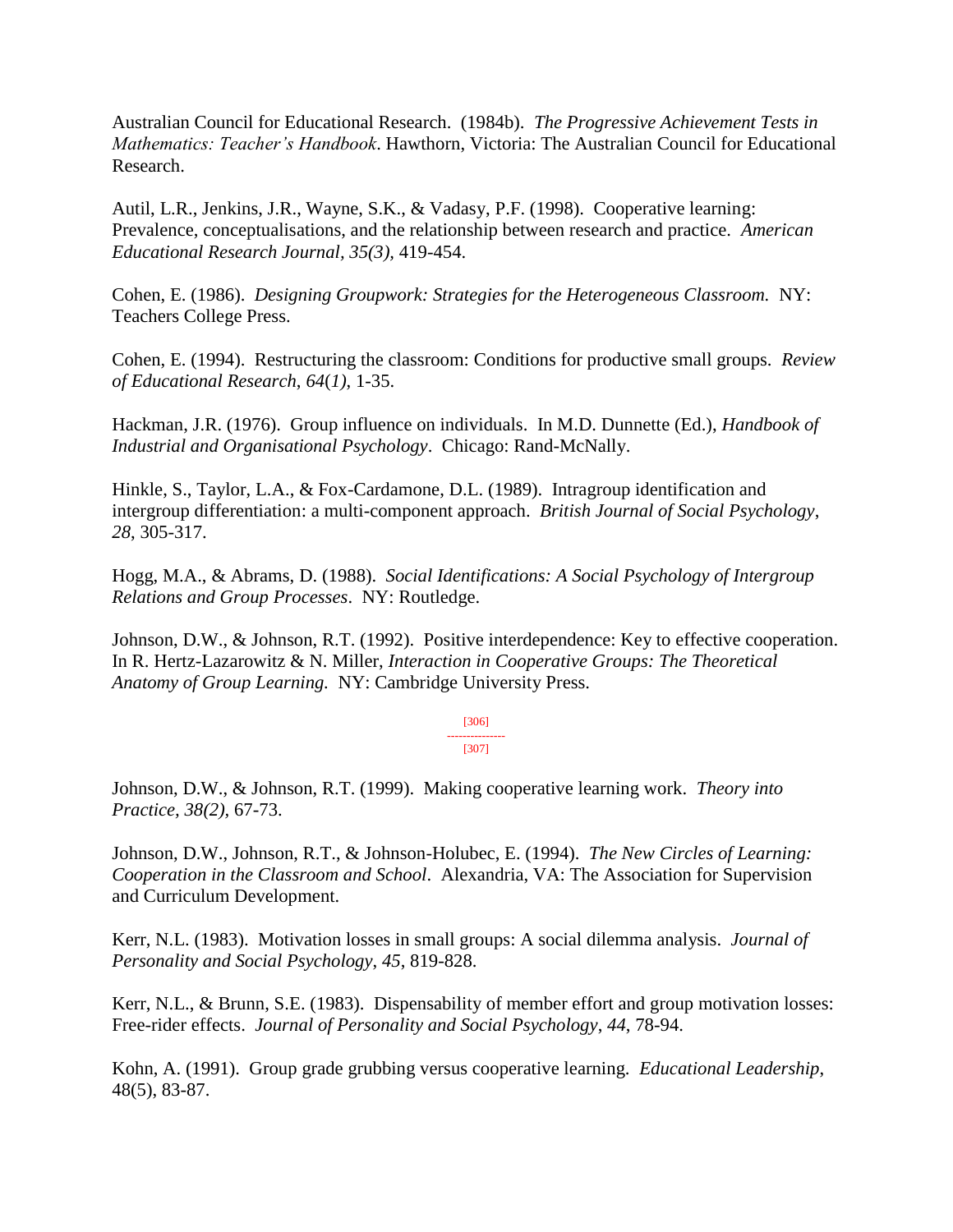Lott, A.J., & Lott, B.E. (1976). Group cohesiveness as interpersonal attraction: A review of relationships with antecedent and consequent variables. *Psychological Bulletin*, *64*, 259-309.

Mudrack, P.E. (1989a). Defining group cohesiveness: A legacy of confusion? *Small Group Behaviour*, *20*(*1)*, 37-49.

Mudrack, P.E. (1989b). Group cohesiveness and productivity: A closer look. *Human Relations*, *9*, 771-785.

Mullen, B., & Cooper, C. (1994). The relation between group cohesiveness and performance: An integration. *Psychological Bulletin*, *115*, 210-227.Pettigrew, T.F. (1998). Intergroup contact theory. *Annual Review of Psychology, 49*, 65-85.

Schaps, E., & Lewis, C. (1991). Extrinsic rewards are education's past, not its future. *Educational Leadership*, *48*, 81.

Shaw, M.E., & Shaw, L.M. (1962). Some effects of sociometric grouping upon learning in a second grade classroom. *The Journal of Social Psychology*, *57*, 453-458.

Slavin, R.E. (1992). When and why does cooperative learning increase achievement? Theoretical and empirical perspectives. In R. Hertz-Lazarowitz & N. Miller, *Interaction in Cooperative Groups: The Theoretical Anatomy of Group Learning.* NY: Cambridge University Press.

Slavin, R.E. (1996). *Cooperative Learning: Theory*, *Research*, *and Practice*. Needham, MA: Allyn & Bacon.

Sharan, S., & Sharan, Y. (1976). *Small-Group Teaching*. NJ: Educational Technology Publications.

> [307] --------------- [308]

Stam, P.J. (1973). *The Effect of Sociometric Grouping on Task Performance in the Elementary Classroom.* Doctoral Dissertation, Stanford University. (University Microfilms Order Number 7330480.)

Webb, N.M. (1985). Student interaction and learning in small groups. In R.E. Slavin, S. Sharan, S. Kagan, R. Hertz-Lazarowitz, C. Webb, & R. Schmuck (Eds.), *Learning to Cooperate*, *Cooperating to Learn*. NY: Plenum.

# **APPENDICES**

#### **A. Sociometric Scale**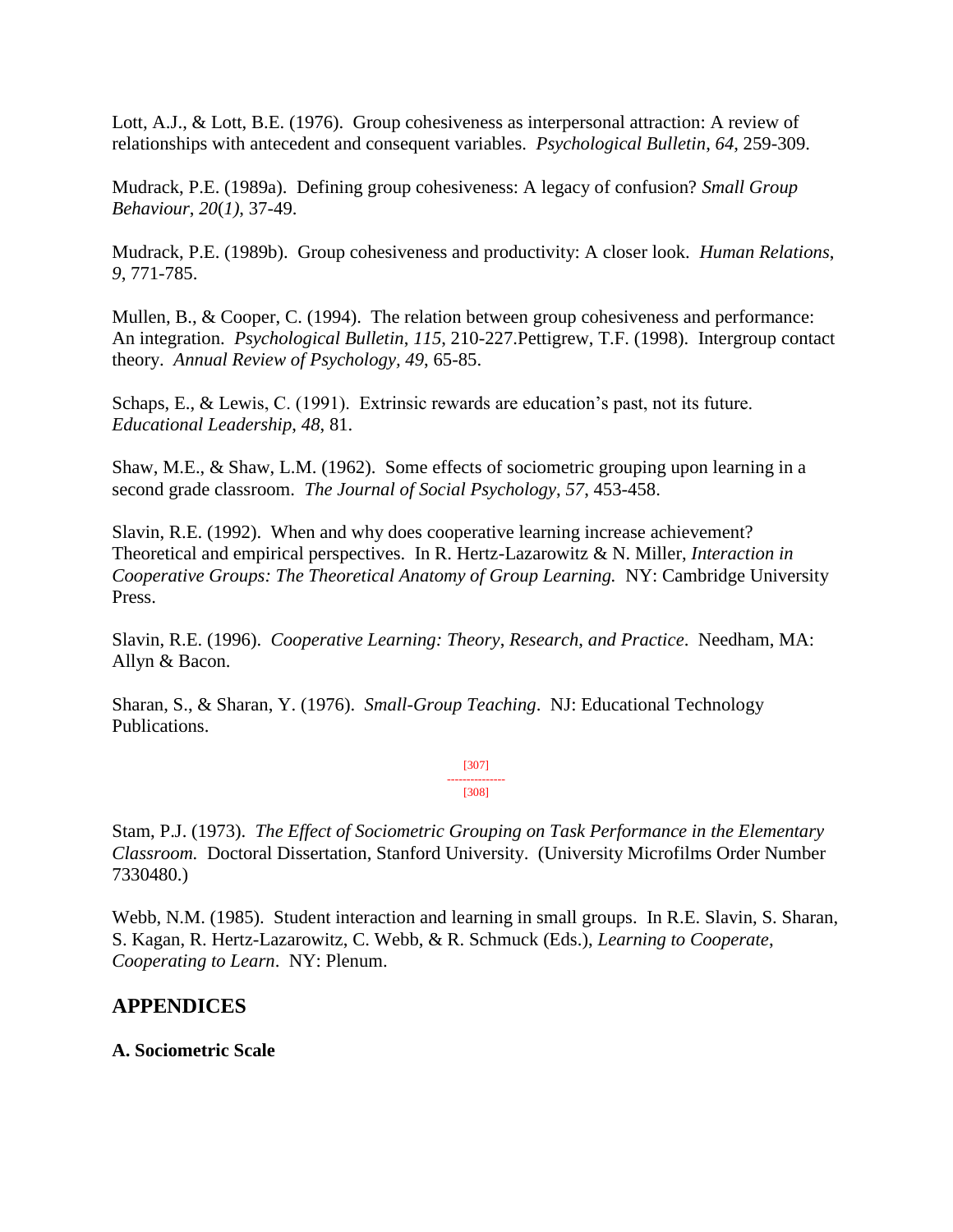For the sociometric scale, students were presented with a list of all other students in their class, and asked to rate extent to which they would like to work with and to spend their free time with each person named, for example:

|         |    | How much would you like to work<br>with this person in the future? |      |                         |     |              | How much would you like to<br>spend your free time with this<br>person in the future? |            |             |     |     |
|---------|----|--------------------------------------------------------------------|------|-------------------------|-----|--------------|---------------------------------------------------------------------------------------|------------|-------------|-----|-----|
| Student | ID | Not at $\parallel$                                                 | Not  | $\Delta$ Don't $\Delta$ |     | $\mathbf{A}$ | Not at                                                                                | <b>Not</b> | Don't   $A$ |     |     |
| Name    |    | all                                                                | much | mind                    | bit | lot          | all                                                                                   | much       | mind        | bit | lot |
| John    | ## |                                                                    |      |                         |     |              |                                                                                       |            |             |     |     |
| Smith   |    |                                                                    |      |                         |     |              |                                                                                       |            |             |     |     |

A number of steps were taken to ensure that students' responses on this scale remained confidential. In the design of the form, class members' names appeared in a folded section of the test, and six different forms of the scale were developed for each class, with different ordering of classmembers' names. These were randomly distributed during testing sessions, so that rating patterns were not discernable at a distance. Each students' name also appeared against an I.D. number, and the list of names was given on a detachable section of the test. When students completed their forms, they detached the list of names from the form. This was done to make comparisons of forms between students difficult, and for storage purposes. The experimenter kept a list of the I.D. numbers and names in a separate location so that the information could be used in the assignment of students to groups.

#### [308] --------------- [309]

# **B. Items In the Group Cohesiveness Scale (Adapted From Hinkle et al., 1989)**

- 1. I'm glad I belong to this group.
- 2. I feel held back by this group.
- 3. I am an important part of this group.
- 4. I don't fit in with other kids in this group.
- 5. I feel strongly tied to this group.
- 6. I don't think the group is that important.
- 7. I think this group worked well together.
- 8. I don't feel comfortable with the other kids in this group.

# **C. Means and Bivariate Correlations for Dependent Measures**